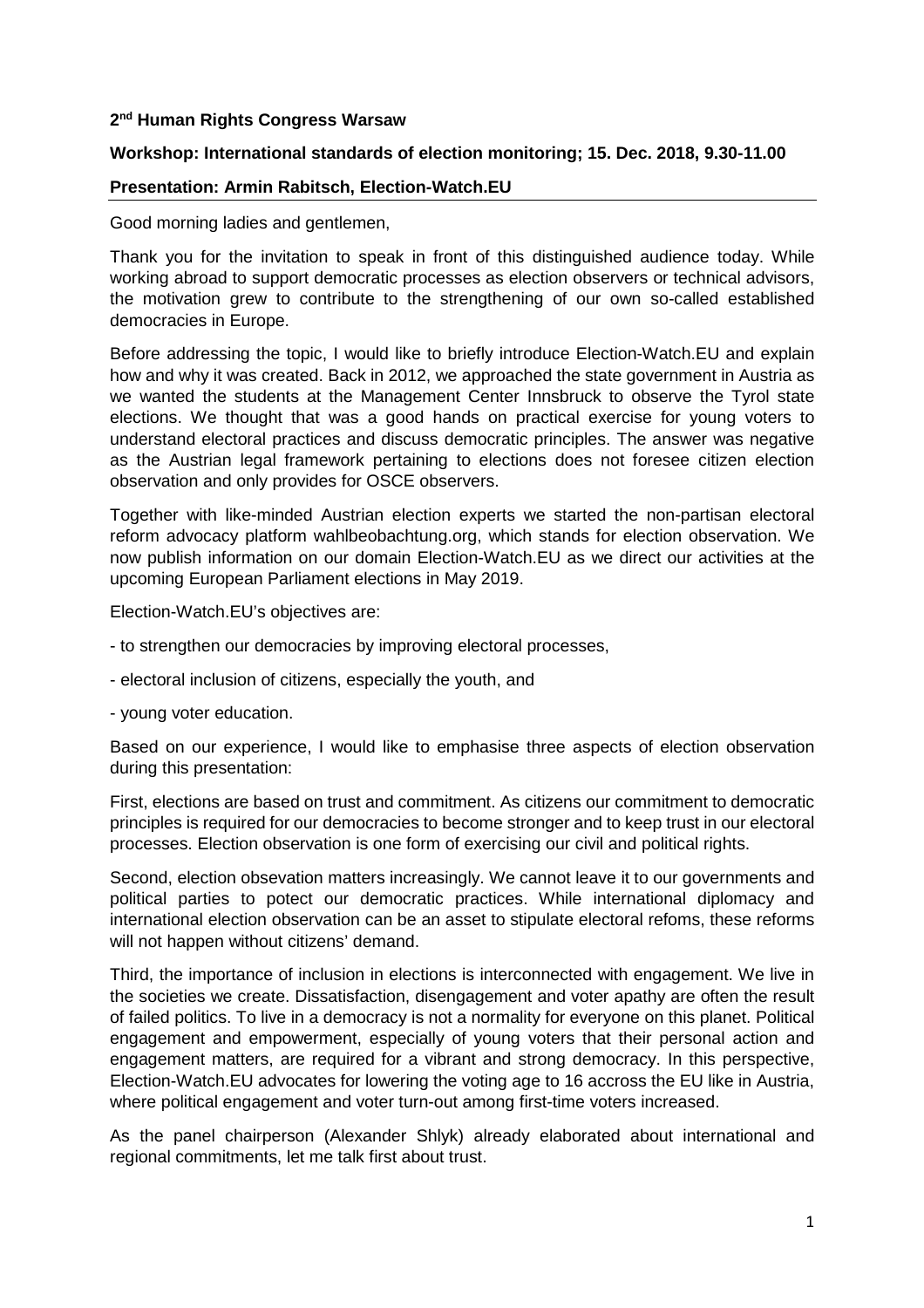Recent electoral events in so called established democracies – such as the 2016 UK referendum to leave the EU and the 2016 US Presidential Elections show two interconnected new trends. First, allegations of fraud despite widespread trust in the election administration. For example, US President Trump, tweeted about alleged fraud in the recent mid-term elections in Florida without providing any evidence. This irresponsible behaviour aversely affects the trust by the electorate in their electoral processes. Second, the trend of increased use of social media and disinformation to influence voter behaviour and therefore election results. The Electronic Frontier Foundation recently published a book with the title "the end of trust". The EFF speaks truely that "(o)ur digital world can be fair or unfair, empowering or disempowering, utopian or dystopian depending on the choices we make along the way."

The declining level of trust in elections is exacerbated by the polarising political contexts of many recent electoral processes, including right-wing populist campaigns as seen in the Netherlands and France (in 2017) or most recently in Brazil (2018). Also experiences around the referendum in Turkey (2017) and elections in Hungary (2018) demonstrate the necessity for election observation as they were able to point out anti-democratic policies. While we talked in the past about countries in transition on their path to democracy, we now witness a reverse trend of countries in transition to authoritarianism. The increasing polarisation in our societies is one of the signs that our national governance systems are going through crisis. Historically, worsening economic conditions of citizens are interrelated with stronger support for authoritarian and anti-democratic principles.

For these mentioned reasons international and citizen election observation, are becoming increasingly important to protect our democratic and human rights principles; specially the freedom of speech, the right to vote and stand in elections, and the right to a fair tial. Since the fall of the iron curtain, election observation has become a common practice in international politics. The origins of citizen election observation are commonly attributed to the emergence of the National Citizens' Movement for Free Elections (NAMFREL) in the Philippines in 1986. At that time, NAMFREL – with the support of businessmen, the Catholic Church, and the media – mobilised thousands of observers to conduct a parallel vote tabulation (PVT), which revealed different results than the officially announced tally. Subsequently, the PVT led to the ousting of President Marcos.

The idea of domestic election observation has since been taken up by numerous other civil society organisations worldwide, including in Eastern Europe. A document for national observers was commemorated at the UN in 2012: the Declaration of Global Principles for Non-Partisan Election Observation and Monitoring by Citizen Organizations. It declares that citizen observers 'can be considered as specialized human rights defenders focused on civil and political rights, which are central to achieving genuine elections.' Since then, the endorsing organisations of the Declaration of Global Principles, inlcuding Election-Watch.EU, formed the Global Network of Domestic Election Monitors (GNDEM) which contributes to guarantee the respect of civil and political rights. This is a network of some 300 organisations promoting solidarity, common norms and methodology, exchange of good practice and experience, as well as lessons learned among citizen observer organisations. This agreement on methodology and principles among citizen observers also protects against so called fake or zombie observers. These are "mercenaries" and "rougue politicians" hired by authoritarian governments to issue favouring statements about their undemocratic practices. Most recently that was observed in Eastern Ukraine and Cambodia. To publish names of politicians hired as fake election observers and to question their intentions are the best response to it.

Not many national observer organisations have emerged in states with established traditions of holding democratic elections. The lack of national observation initiatives in so called Western established democracies might be rooted in public confidence and thus, the need for more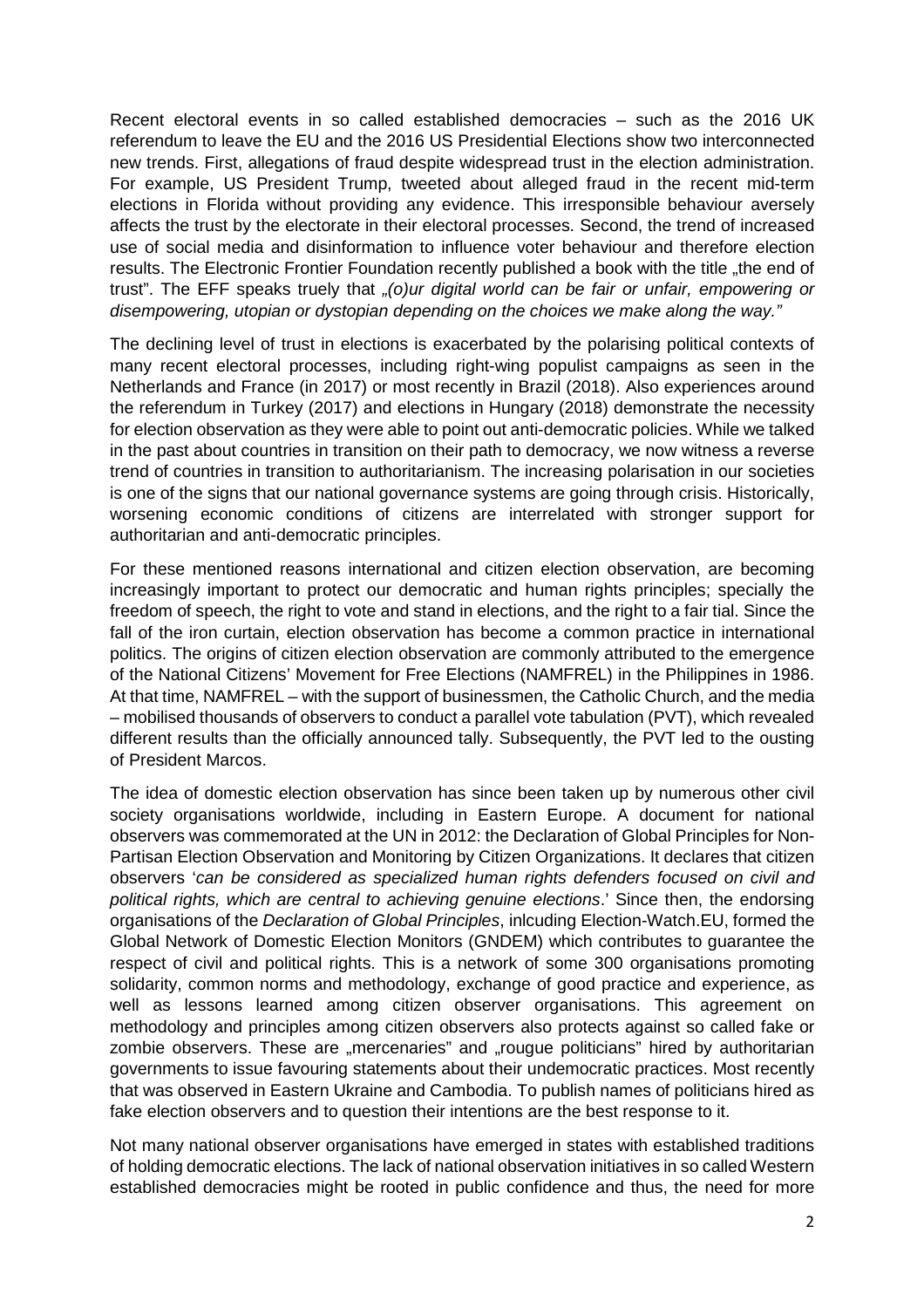engagement and scrutiny by citizens. As questions about electoral integrity – and thus, a potential need for more election observation – also emerge in countries with established traditions of holding democratic elections, the following key question arises: are international and citizen election observation actually possible and/or encouraged in states with broadly perceived electoral integrity promoting election observation globally?

Election-Watch.EU conducted a comparative analysis based on OSCE/ODIHR reports on 32 countries, including all EU member states, plus Iceland, Norway, Switzerland, and Turkey. The comparison showed that 27 of the 32 countries have not fully considered or implemented the OSCE/ODIHR recommendations for accreditation and legal status of election observers. Only in the cases of Croatia, Finland, the Netherlands, Norway, and Romania, there is full compliance with OSCE commitments. Poland recently changed its legislation and citizen election observers were provided access to recent local government elections.

In my own country, Austria presidential run-off elections were repeated in 2016 due to irregularities and election officials not following proper procedures. No manipulation was found however. Already in 2010, the OSCE observers recommended improved elecotral procedures for postal voting in Austria. Despite OSCE recommandations, no substantial reforms were undertaken to monitor performance. Today politicians discuss the question who is responsible for the extra costs of 15 million Euros paid by the governemnt? The Freedom party even sued the state for compensation due to the extra campaign costs. As citizen observers, we have been advocating for compulsory training of election officials and for opening the nomination process of election officials towards civil society and especially young voters. Greater inclusion and higher transparency paired with well trained election staff best counters allegations of fraud, or costly rerun elections.

International organisations are also increasingly demanding electoral reforms in Europe. As for example, the Venice Commission of the Council of Europe states that '(i)t often happens that recommendations made following election observation do not have any effect. In such cases, European countries should show a positive example and, if necessary, reform their electoral legislation in order to include provisions on the observation process.' 'Follow-up' to OSCE/ODIHR recommendations has been a long-standing demand within the OSCE. Similarily, the EU 'Action Plan on Human Rights and Democracy', adopted in 2015, underscores the need to 'consolidate best practices for leveraging EU and OSCE/ODIHR electoral recommendations in political dialogues and democracy support activities'.

I would like to conlcude by pointing out key recommendations emphasising the importance of citizen election observation.

First, the integrity of our electoral processes cannot be taken for granted, as robust as they might appear. Perpetual monitoring and continuous development are important to guarantee the exercise of civil and political rights to citizens. Therefore, the inclusion of civil society expertise in elections is essential. EU governments and political parties need to demonstrate genuine commitment by recognising the value of election observation, not only outside of Europe but also within Europe, to further strengthen our democracies. In this spirit, we encourage other civil society organisations, parliaments, and governments in the OSCE region to follow-up on OSCE/ODIHR recommendations. This would contribute to recognise the value of citizen election observation in line with OSCE commitments, and to provide the relevant legal provisions.

Second, we recommend European politicians to further building trust into election management bodies conduct, at first by following up on election observer recommendations, including those by OSCE, Election-Watch.EU and other acknowledged observer organisations.